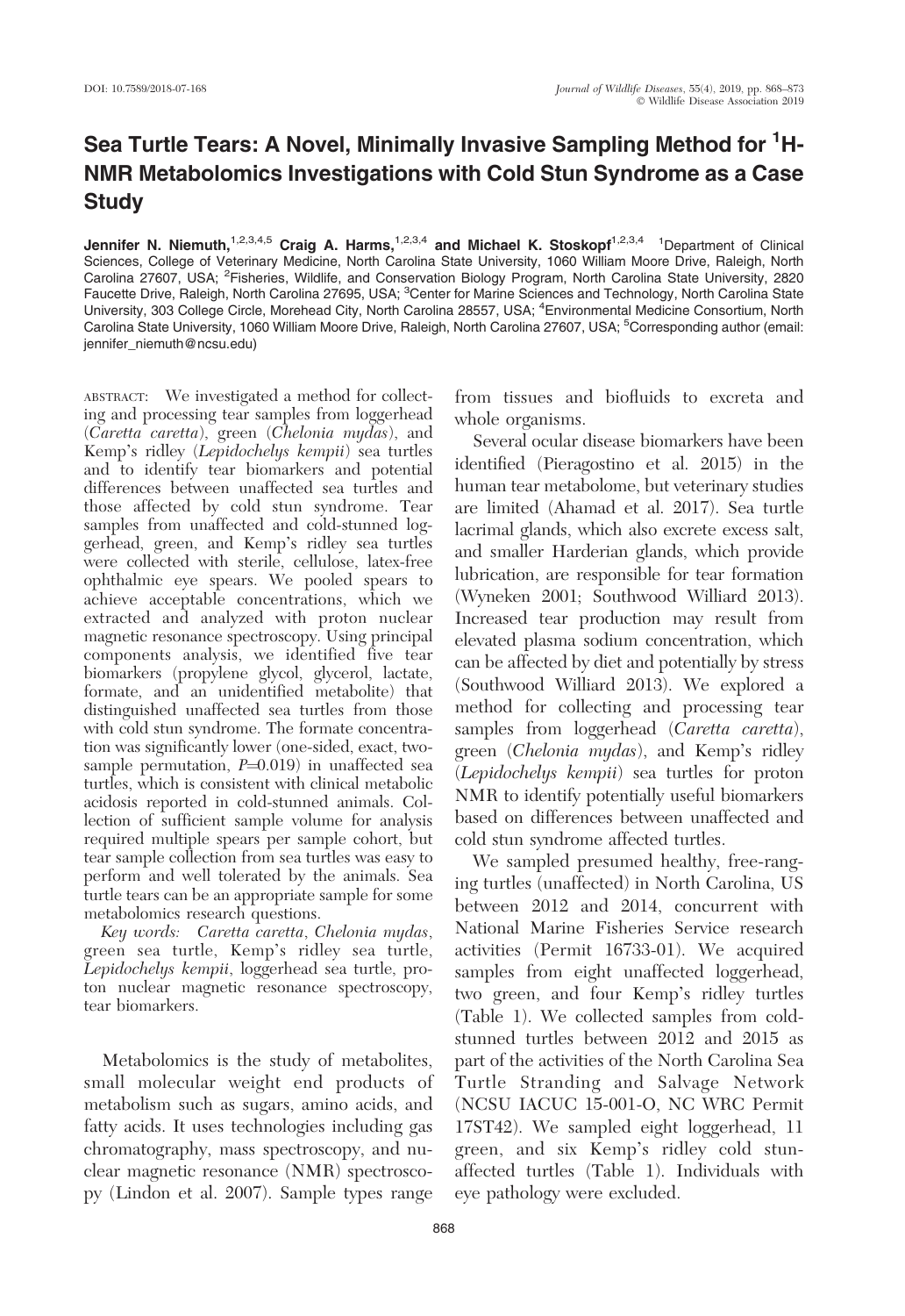TABLE 1. Pooling details of extracted supernatants from individual sea turtle tear samples. Presumed healthy, free-ranging (unaffected) sea turtles were collected for sampling between 2012 and 2014 in North Carolina, USA, and sea turtles affected by cold stun syndrome were collected and sampled between 2012 and 2015, including loggerhead (Caretta caretta), green (Chelonia mydas), and Kemp's ridley (Lepidochelys kempii) species. Samples were pooled (unaffected  $n=4$ , cold stuns  $n=7$ ) to provide greater volume for improved detection potential via proton nuclear magnetic resonance spectroscopy.

| <b>Species</b>      | Unaffected |                                  | Cold stun |                                  |
|---------------------|------------|----------------------------------|-----------|----------------------------------|
|                     | No. pools  | No. turtles per<br>pooled sample | No. pools | No. turtles per<br>pooled sample |
| Caretta caretta     |            | 4, 4                             |           | $4^a$ , 4                        |
| Chelonia mydas      |            |                                  | 3         | 4, 4, 3                          |
| Lepidochelys kempii |            |                                  |           | 3, 3                             |

<sup>a</sup> Excluded from metabolite concentration analysis due to low sample signal-to-noise ratio making it unsuitable for analysis.

We collected tear samples using ophthalmic eye spears (76211, AMD Ritmed, Montréal, Québec, Canada) without local anesthesia. Highly viscous turtle tears thwarted attempts to collect tears directly using pipettes. Using a single spear per turtle, sample collectors chose an eye, placed the tip of the spear at the medial canthus, and pulled away slightly while rolling the spear to maximize sample volume. We froze the spear inside a predrilled well in a block of dry ice and stored in a cryovial at -80 C.

All samples, including five blank spears, were processed by cutting the sponge from the handle and roughly dividing it in half. We weighed each half, cut it into smaller strips, and placed them into a 1.7-mL microtube (Xtreme series microtubes, Phenix Research Products, Candler, North Carolina, USA). We added Drabkin's reagent (12:1 volume:weight; Ricca Chemical Company, Arlington, Texas, USA) and incubated the sample at room temperature (19–20 C) for 10 min (Niemuth and Stoskopf 2017). We added a 0.9–2.0-mm stainless steel bead blend (1:1 volume:volume; Next Advance, Inc., Troy, New York, USA), homogenized the samples (4 min, speed 10; Bullet Blender, Next Advance, Inc., Troy, New York, USA), and then centrifuged them at  $14,000 \times G$  for 20 min. We pipetted the supernatants into Eppendorf tubes and pooled them (Table 1) to provide greater volume for improved detection. We froze the supernatants at -80 C, lyophilized them at -85 C (Labconco, Kansas City, Missouri, USA), sealed the tubes (Parafilm, Beemis NA, Neenah, Wisconsin, USA), and stored them at  $-80$  C.

We thawed each sealed, pooled sample at room temperature, rehydrated each with 300 lL 10% deuterium oxide (Sigma-Aldrich, St. Louis, Missouri, USA) containing 0.1 mM trimethylsilylpropanoic acid (TSP; Sigma-Aldrich), then vortexed, centrifuged at  $3,000 \times$ G for 3 min, and transferred the samples into 3-mm NMR tubes (Wilmad-LabGlass, Vineland, New Jersey, USA).

We recorded spectra on a Bruker Avance III 500 MHz spectrometer (Bruker Corporation, Billerica, Massachusetts, USA) equipped with a room temperature BBI S2 inverse detection probe with Z-gradient operating at 500.193 MHz frequency for  ${}^{1}H$  nuclei. We used a zgpr water presaturation pulse sequence. Spectra were obtained with a 2.0447 s acquisition time, 8012.33 Hz sweep width, 16,384 complex points, and 256 transients.

We processed all spectral data using ACD Labs 12.0 1D NMR Processor (Advanced Chemistry Development, Toronto, Ontario, Canada). We Fourier transformed, automatically phased, and baseline corrected (adjusted where necessary) the spectra and then referenced to TSP at 0 parts per million (ppm) (Hz/ MHz). For statistical analyses, we eliminated regions up and downstream of the data (-5 ppm to -0.06 ppm or -5 ppm to 0.04 ppm [to exclude TSP] and 8.55 ppm to 15 ppm) as well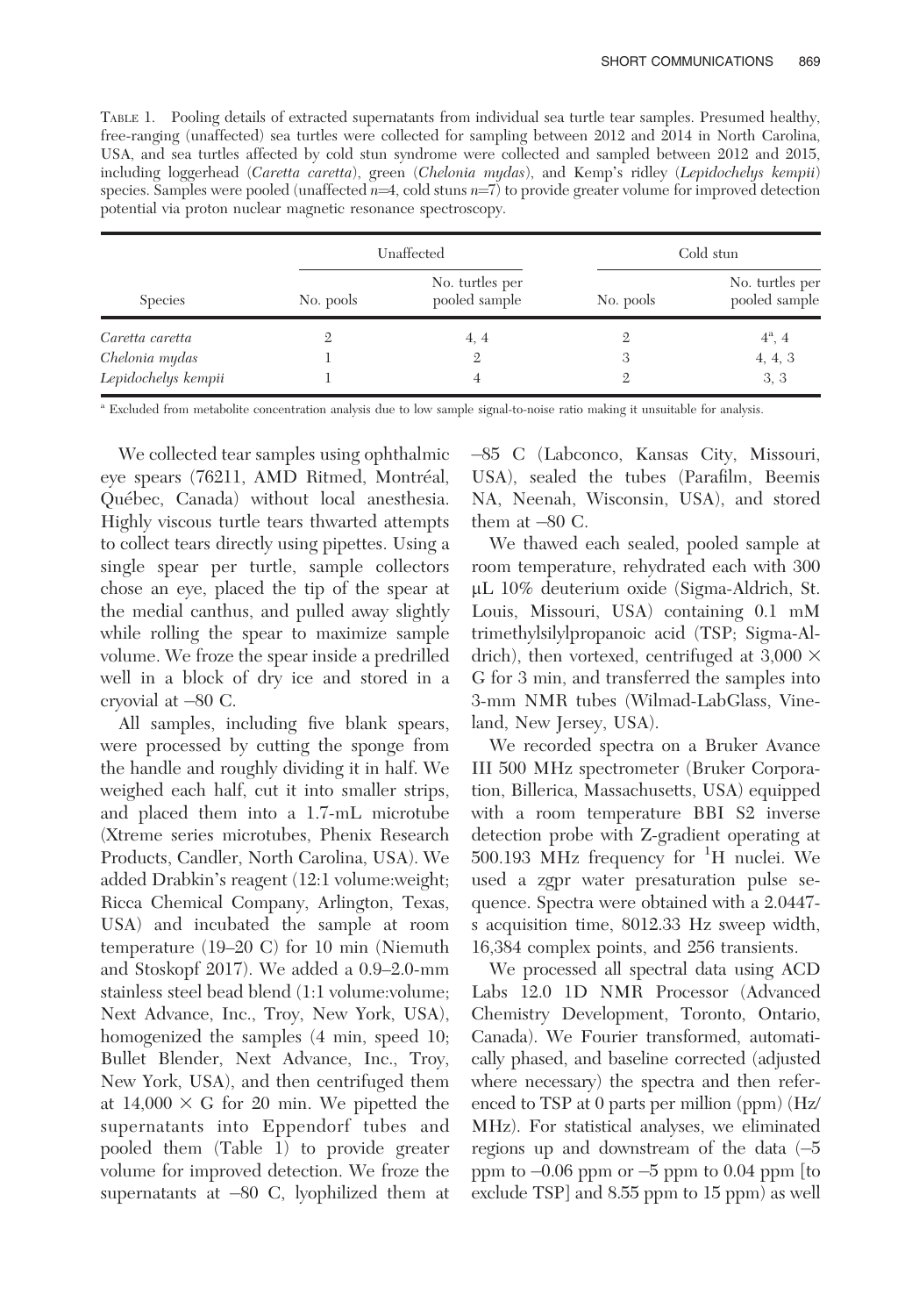as the water peak (4.59 ppm to 5.02 ppm). We divided spectra into 0.04-ppm bins using intelligent binning (50% width looseness).

We used nontargeted statistical analysis to evaluate spectral integrals (excluding TSP) via principal components analysis (PCA; JMP Pro 13.0.0, SAS Institute, Inc., Cary, North Carolina, USA). We identified bins responsible for the separation between unaffected and cold-stunned turtles based on PCA results. We identified targeted metabolites and quantified them in turtle and blank samples using Chenomx NMR Suite 8.1 (Chenomx, Edmonton, Alberta, Canada). One metabolite was unidentified (0.96–1.01 ppm, doublet). We calculated the relative concentrations using integrals and the TSP concentration. We normalized all turtle metabolite concentrations to the number of individuals pooled per sample after subtracting the median concentration of target metabolites in the blanks (0 mM for negative values). We performed twosided, exact, two-sample permutation tests  $(\alpha=0.05, \text{ median difference})$  for each target metabolite using R version 3.3.3 (R Core Team 2017) with significant differences tested via one-sided, exact, two-sample permutation tests  $(\alpha=0.025, \text{ median difference}).$ 

All samples, including blanks, yielded spectra (Fig. 1). As expected, the blank samples contained minor contaminants. The PCA biplots showed separation of unaffected and cold-stunned turtles and all but one of the blanks, which had a slightly lower glycerol concentration versus other blanks (Fig. 2). No separation by species was evident. Metabolites responsible for the separation of unaffected and cold-stunned turtles were propylene glycol, glycerol, lactate, formate, and an unidentified metabolite (0.96–1.01 ppm, doublet). One pooled cold-stunned loggerhead sample had a low signal-to-noise ratio and was excluded from further analysis. Boxplots of identified metabolite concentrations, and the relative concentration of the unidentified metabolite, suggested potential differences in lactate and formate concentration between groups (Fig. 3). Results of two-sided, exact, two-sample permutation tests supported a significant difference in formate  $(P=0.019)$  concentrations of unaffected and coldstunned turtles, but no difference in concentrations of propylene glycol, glycerol, lactate, or the unidentified metabolite  $(P=0.276,$ 0.524, 0.148, and 0.914, respectively). There was significant  $(P=0.019,$  one-sided, exact, two-sample permutation test) evidence that concentration of formate was lower in unaffected turtles. Tear collection was well tolerated and samples were relatively easy to collect, but some variance in the volume collected was noted.

We acknowledge this study suffered from lack of power due to sample availability and volume. We anticipated variation in the volume of sample obtained but expected acceptable spectra based on experience with small samples. However, the results of pilot samples necessitated that we pool samples. We recommend collecting at least two spears per individual and ideally three to four. We anticipate that this would allow comparisons between species and would facilitate twodimensional NMR experiments, which assist identification of unknown metabolites.

The tear sample processing method was similar to that for processing biofluid and tissue samples. Drabkin's reagent provides at least temporary metabolic quenching while being invisible to NMR (Niemuth and Stoskopf 2017). The method may be simplified by using a single, larger solvent volume (so as no longer to be limiting), thus eliminating the weighing step. Extraction of only polar metabolites is a drawback, but the cellulose ophthalmic spears complicate the selection of other extraction solvents.

The ophthalmic eye spears were not contaminant-free. Of the five blank spear samples analyzed, all but a single sample (with a lower glycerol concentration than the other blanks) was separated from the turtle samples on PCA. In this study, we subtracted the median blank metabolite concentrations from the turtle samples. In a human tear metabolome study, tears collected via Schirmer tear strips were similarly separated from analytic samples on PCA, but the authors elected to exclude metabolites from their pooled test samples if concentrations were less than five times the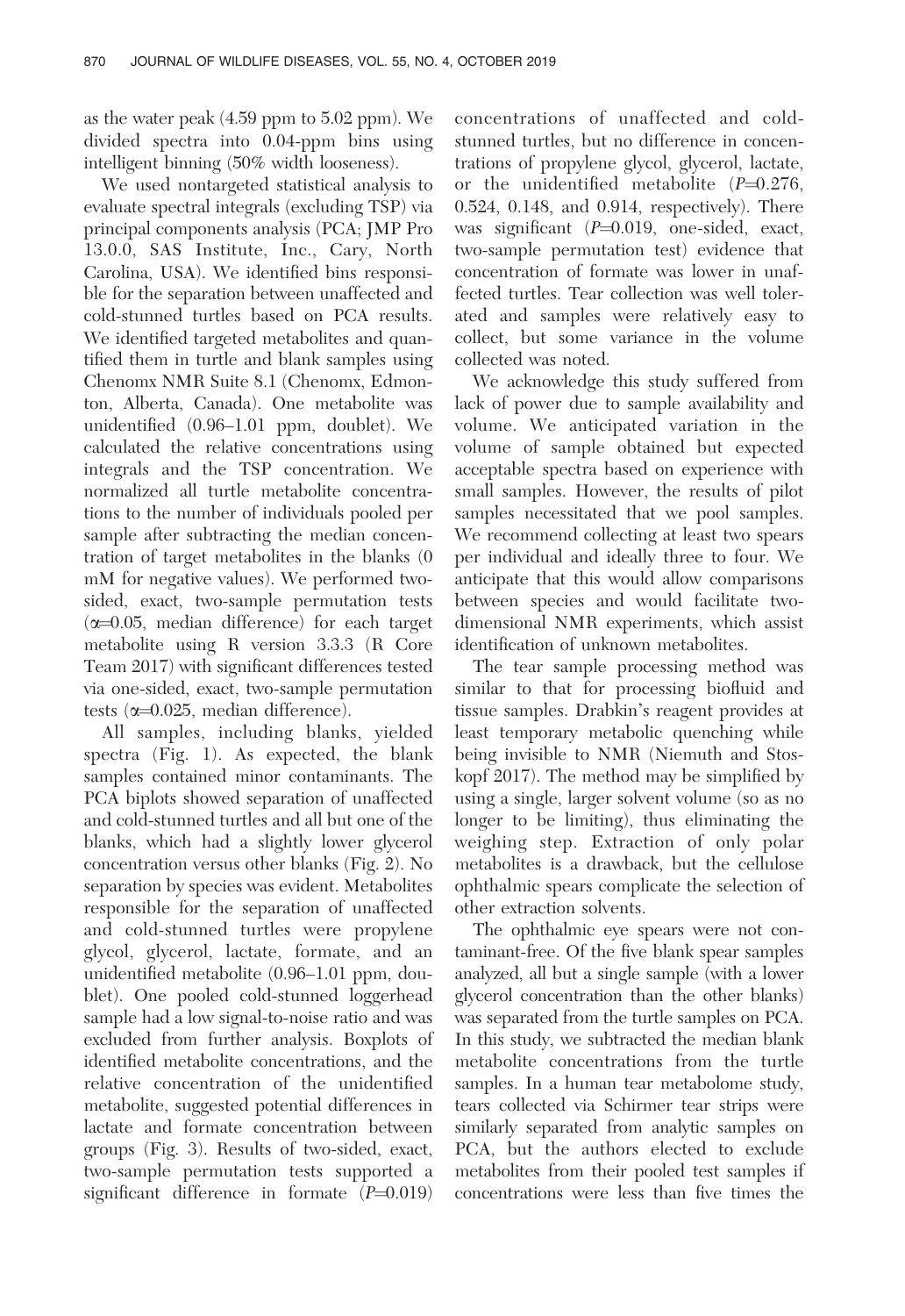

FIGURE 1. Proton nuclear magnetic resonance spectral exemplars for plain ophthalmic spears (blank) and pooled loggerhead (Caretta caretta) tear samples from presumed healthy, free-ranging individuals (unaffected,  $n=4$ ; collected in 2014) and individuals that stranded due to cold stun syndrome ( $n=4$ ; collected between 2013 and 2015) in North Carolina, USA. The reference compound trimethylsilylpropanoic acid (TSP) and the biomarker metabolites formate (F), glycerol (G), lactate (L; doublet), propylene glycol (P; doublet), and an unidentified doublet (U) are labeled. Chemical shifts and multiplicities ( $s=$ singlet, d=doublet, q=quartet, dd=doublet of doublets, tt=triplet of triplets, m=multiplet) for each metabolite are included in the inset (Wishart et al. 2013). Propylene glycol was not found in the blank samples. The water region has been deleted.

blank strips (Chen et al. 2011). Additional research into the appropriate cutoff for contaminants in spears is necessary for this to be a future option. Though no cross-contamination of wells was observed during sampling, logistics required reuse of freezing wells, and microcontamination between samples within a collecting event could not be ruled out. Considering the composition of turtle tears, any cross-contamination would not have been detected within the resolution of the sensitivity of the NMR methods.

We identified five tear biomarkers (four identified and one unidentified metabolites) that differed between unaffected and coldstunned turtles. Formate was the only metabolite with a statistically significant difference between unaffected and cold-stunned turtles.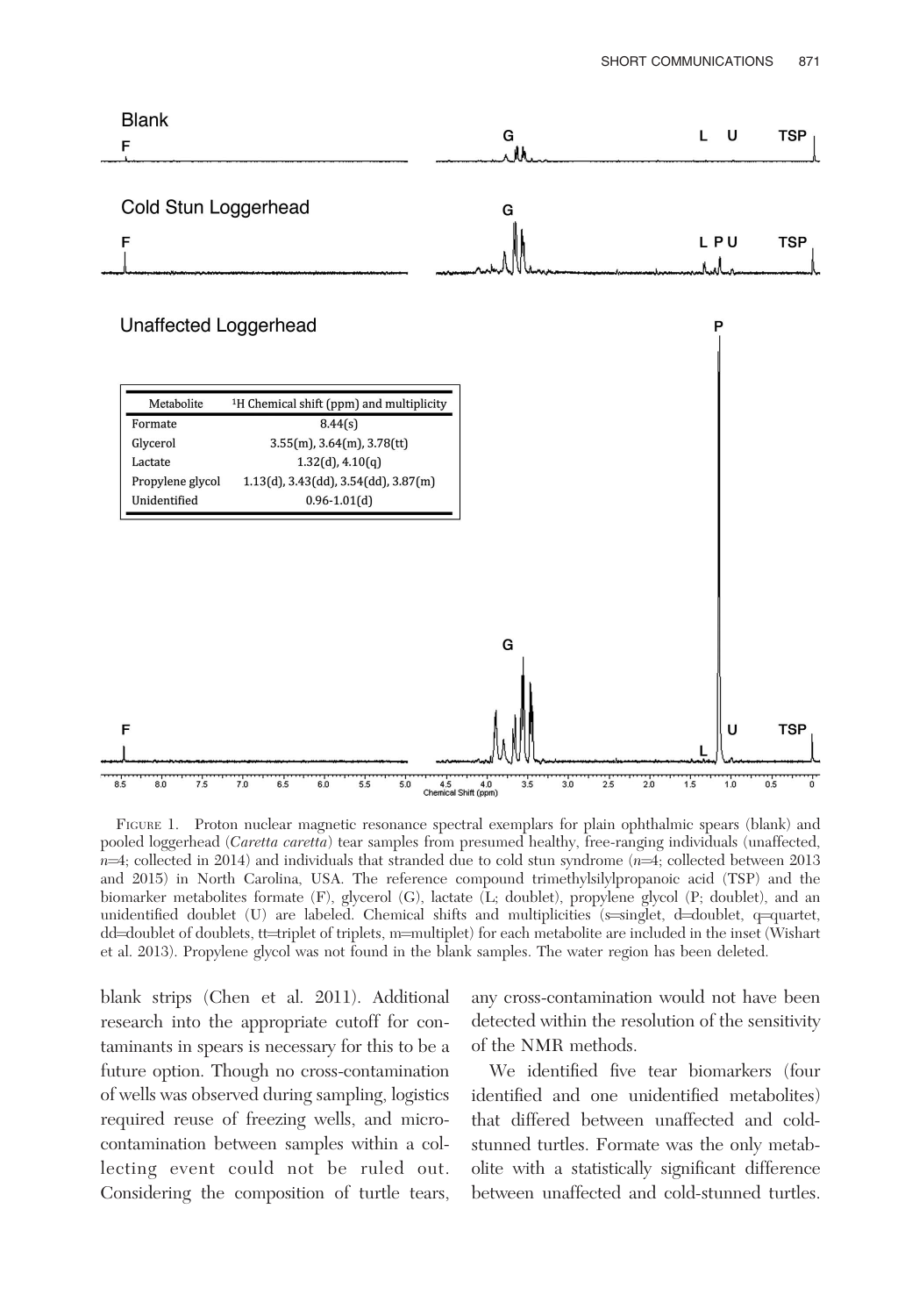

FIGURE 2. Principal components analysis biplots (percent variation for each component listed on the axes) for proton nuclear magnetic resonance spectra of plain ophthalmic spears (blanks) and tear samples from presumed healthy, free-ranging (unaffected) sea turtles (U-Cc=unaffected loggerhead [Caretta caretta], U-Cm=unaffected green [Chelonia mydas], U-Lk=unaffected Kemp's ridley [Lepidochelys kempii], collected between 2012 and  $2014$ ) and sea turtles affected by cold stun syndrome (CS-Cc=cold stun loggerhead, CS-Cm=cold stun green, CS-Lk=cold stun Kemp's ridley, collected between 2012 and 2015) in North Carolina, USA. In general, there was separation between the unaffected (light gray ellipses), cold stun (medium gray ellipses), and blank samples (dark gray ellipses), indicating that the spectra for the groups were different. One of the blanks (marked with an \*) did not group with the others and was most likely a consequence of it having a slightly lower glycerol concentration than the other blanks.



FIGURE 3. Boxplots of targeted metabolite concentrations from proton nuclear magnetic resonance spectra of tear samples of presumed healthy, free-ranging (unaffected) sea turtles (collected between 2012 and 2014) and those affected by cold stun syndrome (collected between 2012 and 2015) in North Carolina, USA, including loggerhead (Caretta caretta), green (Chelonia mydas), and Kemp's ridley (Lepidochelys kempii) sea turtles. The unidentified metabolite at 0.96–1.01 parts per million (doublet) is given as a relative concentration, as only the peak in the specified region was used. The median concentration of any metabolites present in the five blank samples was subtracted and all concentrations were normalized to the number of individuals that composed each pooled sample. Results of two-sided, exact, two-sample permutation tests supported a significant difference in formate (P=0.019) concentrations of unaffected and cold-stunned turtles with lower concentrations in unaffected turtles  $(P=0.019)$  but no difference in concentrations of propylene glycol, glycerol, lactate, or the unidentified metabolite (P=0.276, 0.524, 0.148, and 0.914, respectively). Variation in propylene glycol and unidentified metabolite concentrations appear lower in cold-stunned turtle samples due to most being near 0 mM.